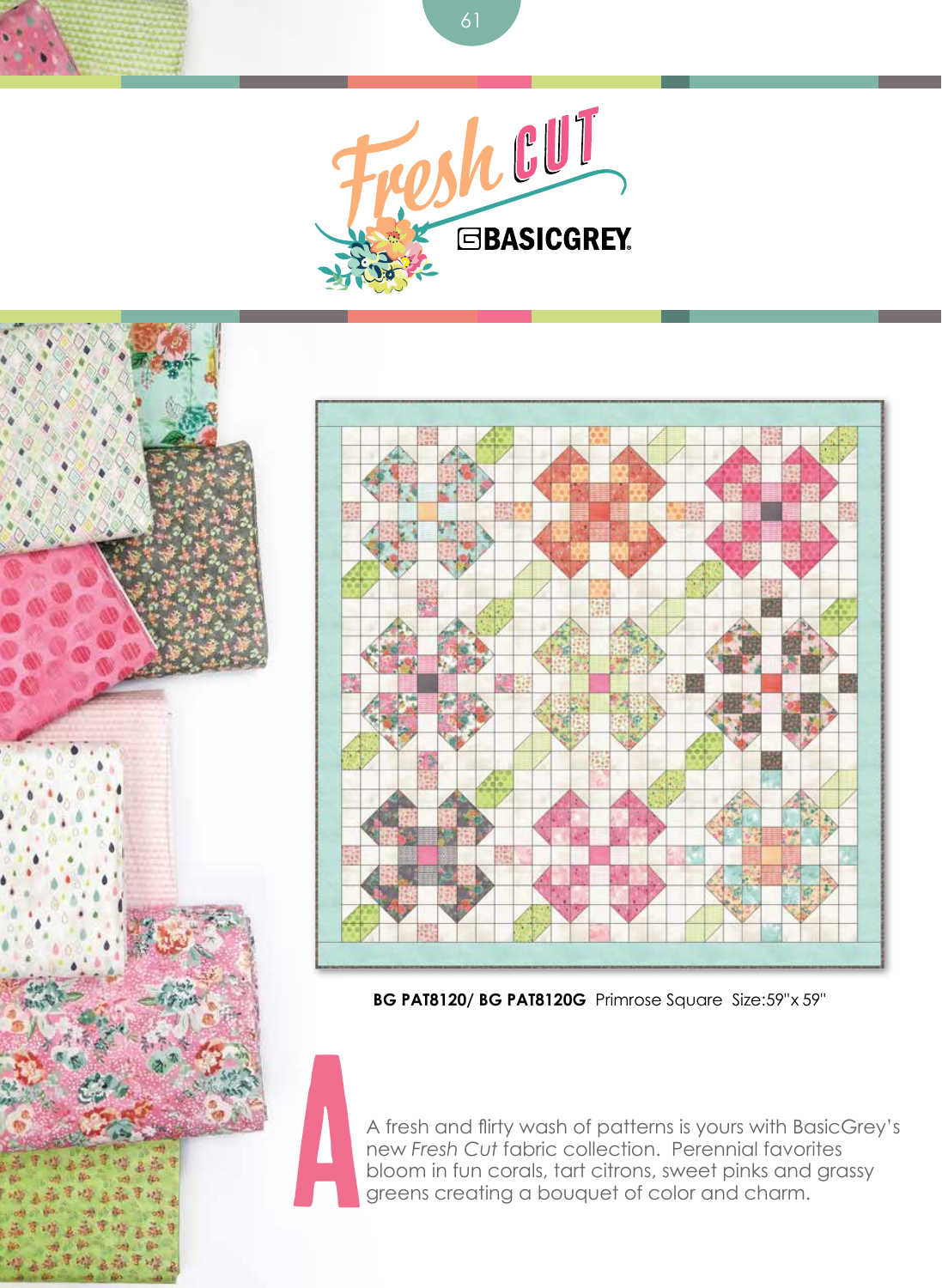**2014 September Introductions** www.modafabrics.com



30392 15\*  $\frac{15}{7}$   $\frac{15}{52106}$  16319 Bermuda  $30398$  15\*  $\frac{15}{7}$   $\frac{15}{52106}$  16345

Bermuda



30390 15\*  $\frac{1}{7}$   $\frac{1}{52106}$  16311







## {**February Delivery**}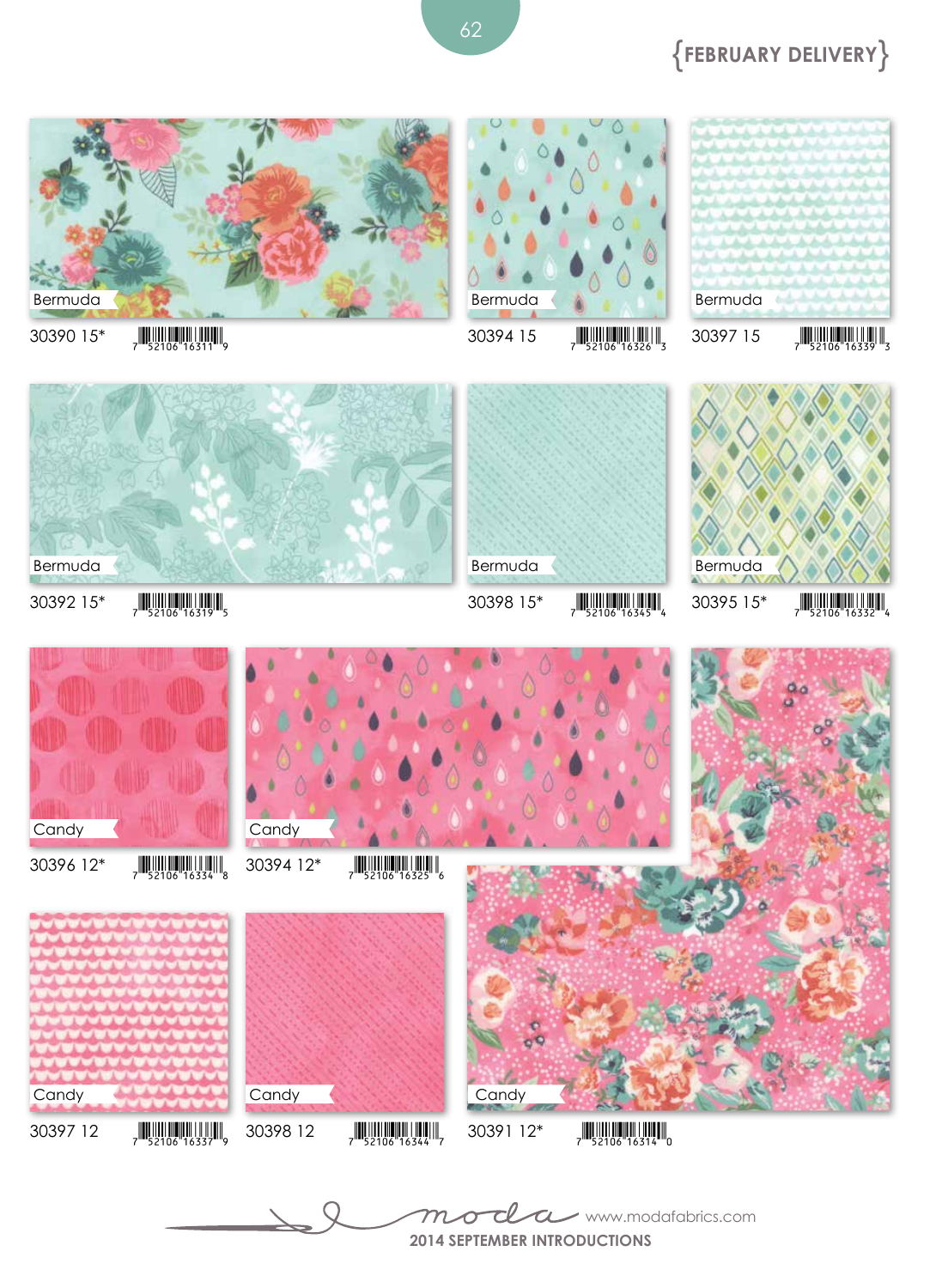



 $30394$  16  $\frac{1}{7}$   $\frac{1}{52106}$  16327<sup>m</sup><sub>0</sub>



30398 19  $\frac{1}{7}$   $\frac{1}{52106}$  16347<sup>W</sup><sub>8</sub>

**Cantaloupe** 















































 $30393$  15  $\frac{1}{7}$   $\frac{1}{52106}$  16322

 $30394$  11\*  $\frac{152106}{16324}$ 

**Cantaloupe** 

**Celery** 

Coconut











**2014 September Introductions** www.modafabrics.com